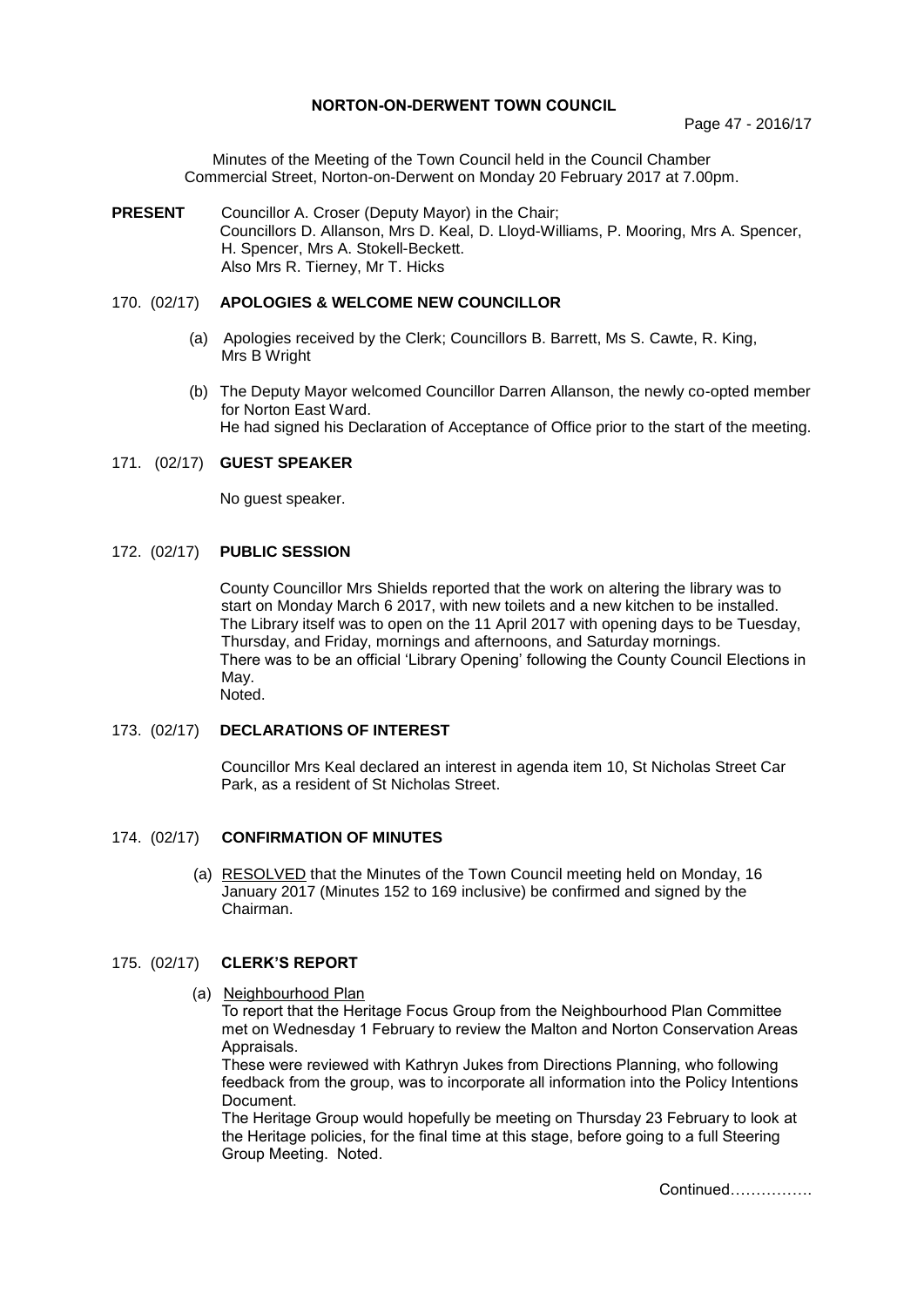### 175. (02/17) **CLERK'S REPORT** (continued)

#### (b) Skatepark

With it being unlikely the Fitzwilliam (Malton) Estate would grant us a long lease, and are unwilling for a permanent (concrete) structure to be installed on the site, the two town councils need to look at options for the future.

To this end the Mayor and Clerk from Malton met with our Mayor and Clerk for discussions, and it was felt that the Estate would be likely to grant a year on year lease on the site, provided any structures placed there were easily removable. With the large half pipe being our main concern it was agreed to obtain an inspection report on its condition, and viability for the future. If this was to prove too expensive to maintain councils would need to look at an alternative unit that could possibly be funded through 106 monies.

In the long term the ideal would be to find an alternative site where a permanent skatepark could be installed. Noted.

(c) Tour de Yorkshire

To update members on progress for the day, the bunting had now arrived and would be available by the end of the Month, as would the stickers. We had had three responses from the bike appeal bringing our total number of bikes to eleven. We would be decorating our part of the route beginning early March.

### (d) Section 106 Monies

Following the Ryedale District Council Policy and Resources committee meeting, held on Thursday 2 February, where a report outlining options for the application process for 106 funding was presented and the options being;

1. the Town Councils option which you are well acquainted with, and on which ourselves and Malton are fully agreed.

2. that applications be made to and assessed by RDC Resources Working Party based on criteria designed for the Ryedale Community Grants Fund, and recommendations made to and considered by Policy and Resources Committee.

I have to report that the committee voted for option 2, so it would seem that the process is now back with the District Council. Noted.

#### (e) Financial Analysis Town and Parish Council Expenditure

To report that due to the Council Precept being over £140,000 the District Council are required to publish certain financial information on the Council Budget. See Below; **Norton on Derwent Town Council**

#### **Further financial analysis of Town and Parish Council Expenditure: Precept over £140,000.00**

|                                 |              | 2016/17                  |                    |              | 2017/18                  |            |  |
|---------------------------------|--------------|--------------------------|--------------------|--------------|--------------------------|------------|--|
|                                 | <b>TOTAL</b> | <b>TOTAL</b>             | <b>NET</b>         | <b>TOTAL</b> | <b>TOTAL</b>             | <b>NET</b> |  |
|                                 | SPENDING     | <b>INCOME</b>            | SPENDING           | SPENDING     | <b>INCOME</b>            | SPENDING   |  |
|                                 | £            | £                        | $\pmb{\mathsf{f}}$ | £            | £                        | £          |  |
|                                 |              |                          |                    |              |                          |            |  |
| Administration                  | 53,700       | 60                       | 53,640             | 54,800       | 60                       | 54,740     |  |
| <b>Civic and Councillors</b>    | 1,400        | $\overline{\phantom{a}}$ | 1,400              | 1,400        | $\overline{\phantom{a}}$ | 1,400      |  |
| Grants                          | 12,000       | 857                      | 11,143             | 12,500       | 857                      | 11,643     |  |
| Property, Services, Maintenance | 104,895      | 29,459                   | 75,436             | 106,247      | 31,150                   | 75,097     |  |
| <b>TOTAL</b>                    | 171,995      | 30,376                   | 141,619            | 174,947      | 32,067                   | 142,880    |  |
|                                 |              |                          |                    |              |                          |            |  |
| AMOUNT OF PRECEPT               |              |                          | 135,000            |              |                          | 142,000    |  |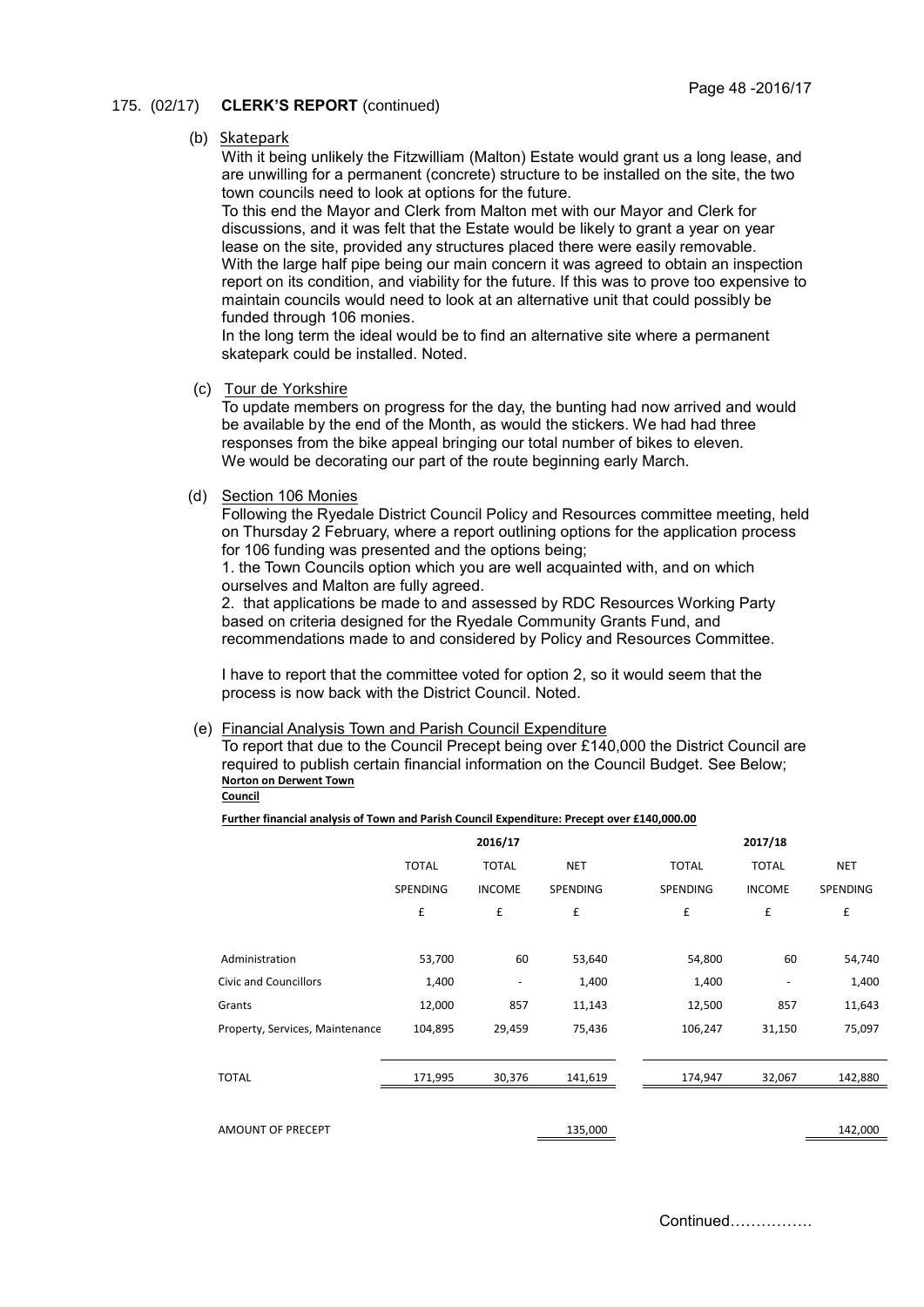# 176. (02/17) **TOWN MAYOR'S REPORT**

### Senior Citizens Party

Many thanks to all those who assisted with this event. I thought it ran very smoothly throughout and proved a most enjoyable afternoon.

A great deal of time and effort goes into the planning and execution of an event of this nature and special thanks go out again to Ros and Tim.

The Mayor was supportive of the financial control coming 'in house' as it would simplify issues. (agenda item 12).

### Welham Road / Church Street

The Mayor reported that he was still receiving complaints over the 'new' road layout at Welham Road / Church Street. Coming down Welham Road questions were being asked over the full white line across the road, and there was also confusion over turning right into Church Street, having to cross double white lines. Was this legal? As he understood it the B1248 actually took the route over County Bridge into Church Street, and he questioned if it was actually legal to take the priority from this road and divert it to a minor road namely Welham Road.

### Tour de Yorkshire

The Mayor would like to see all council members really get behind this event, it should be remembered that footage of the three day event may well end up in a promotional film that potentially could be viewed internationally.

How good would it be if we could see some form of 'Land Art' around the area. Could this be a joint effort with Malton on Orchard Fields?

He hoped to see all residents on Langton Road and Church Street embracing the tour, perhaps the Press could help in this aim?

Would members please see Tim for more details of our offers for bunting etc. and would they please take a car sticker and promote the event among the community. Going back to 2015 the Mayor remembered the 'buzz' in and around the town and the great feeling of community spirit on the day, and he looked forward to us recapturing it again in 2017.

# Dog Fouling

The Mayor reported that complaints and his own observations highlighted that this issue was not improving.

He would like to request that the Dog Warden be invited to a future meeting. That's if we still had one!

In reply it was stated that the District Council were in the process of appointing 'Town Team Officers' and that as part of their remit issues like dog fouling would be reported to them.

It was understood that the Officer appointed for both Malton and Norton was a Mr Matthew Lishman, members agreed that he should be invited to attend a meeting as soon his appointment was confirmed.

# 177. (02/17) **FINANCIAL MATTERS**

### (a) Accounts paid and for payment

The Clerk reported that accounts nos. 196 to 204 inclusive, amounting to £6,956.01 had been paid since the last meeting of the Council.

 RESOLVED that account nos. 205 to 211 inclusive, amounting to £10,004.66 be paid. Cheques were drawn and signed accordingly.

(b) Financial report

The Clerk's financial report for the period 01.01.17 to 31.01.17 was received.

(c) Budgetary monitoring

The Clerk's report for the period ending 31 January 2017 was received.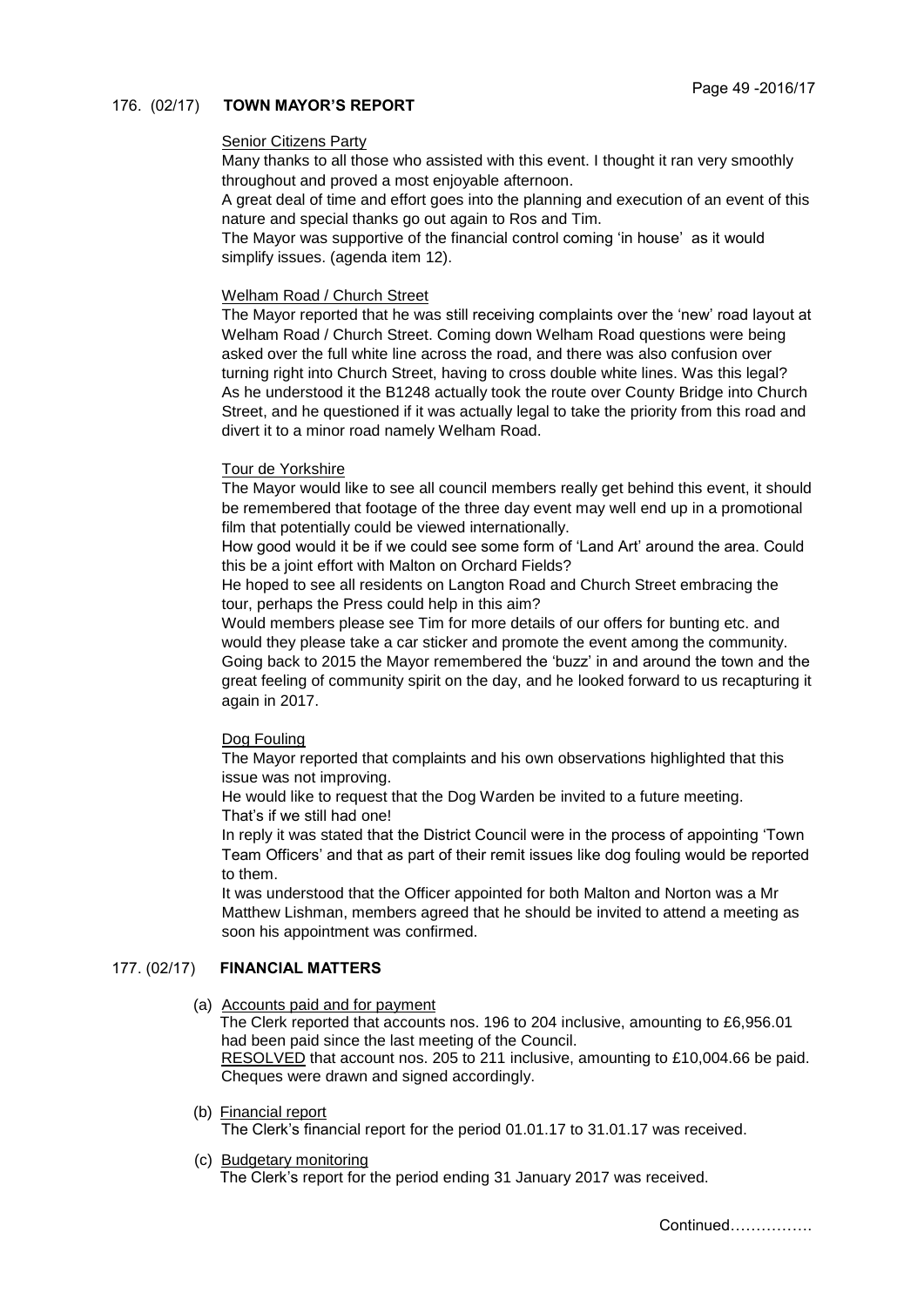# 178. (02/17) **PLANNING MATTERS**

(a) Planning applications referred to the Town Council by Ryedale District Council, for comment and/or recommendation were dealt with as follows: -

| 17/00078/HOUSE | Erection of bay window with canopy above to front elevation, and erection of<br>single storey side extension to west elevation, replacing existing store.<br>2 Stirrup Close, Norton, Malton, YO17 9JX<br>For: Mr & Mrs K F Scott<br>RESOLVED Recommend Approval.                                                                                                                                                                                                                                                                                                                                                                                                                                                                                                                                                                                                                                                                                                                                                                                                                                                                                                                                                                                                                                                                 |
|----------------|-----------------------------------------------------------------------------------------------------------------------------------------------------------------------------------------------------------------------------------------------------------------------------------------------------------------------------------------------------------------------------------------------------------------------------------------------------------------------------------------------------------------------------------------------------------------------------------------------------------------------------------------------------------------------------------------------------------------------------------------------------------------------------------------------------------------------------------------------------------------------------------------------------------------------------------------------------------------------------------------------------------------------------------------------------------------------------------------------------------------------------------------------------------------------------------------------------------------------------------------------------------------------------------------------------------------------------------|
| 17/00068/TPO   | To fell T8 (Sycamore), crown lift T9 (Beech) to height of adjacent telephone<br>post, and crown lift T10 (sycamore) to provide clearance from ground level in<br>accordance with submitted photograph, all within TPO NO 235/1998<br>14 Willow Brook Close, Norton, Malton, YO17 8AS<br>For: C/O Agent (D Pulleyn)<br><b>RESOLVED</b> Recommend Approval.                                                                                                                                                                                                                                                                                                                                                                                                                                                                                                                                                                                                                                                                                                                                                                                                                                                                                                                                                                         |
| 17/00094/HOUSE | Erection of part two storey/part single storey rear extension, erection of<br>extension to front of existing garage with adjacent canopy and cedar cladding<br>of front porch.<br>29 St Peters Crescent, Norton, Malton, YO17 9AN<br>For: Mr & Mrs D Gurney<br><b>RESOLVED Recommend Approval.</b>                                                                                                                                                                                                                                                                                                                                                                                                                                                                                                                                                                                                                                                                                                                                                                                                                                                                                                                                                                                                                                |
| 17/00030/FUL   | Erection of a detached three-bedroom dwelling with integral garage and a<br>detached two-bedroom bungalow<br>Land adjacent, 35 Scarborough Road, Norton, YO17 8AA<br>For: Mr Derek Jarvis<br><b>RESOLVED Recommend Approval.</b>                                                                                                                                                                                                                                                                                                                                                                                                                                                                                                                                                                                                                                                                                                                                                                                                                                                                                                                                                                                                                                                                                                  |
| 17/00139/HOUSE | Erection of single storey extension to the west elevation with parking and<br>turning area.<br>9 Beechwood Road, Norton, YO17 9EJ<br>For: Mr & Mrs D McManus<br><b>RESOLVED</b> Recommend Approval.                                                                                                                                                                                                                                                                                                                                                                                                                                                                                                                                                                                                                                                                                                                                                                                                                                                                                                                                                                                                                                                                                                                               |
| 17/00118/OUT   | Outline application for residential development of 8no dwellings following<br>demolition of existing agricultural type buildings (site area 0.54ha) – approval<br>sought for access and layout.<br>Agricultural contractors, Welham Road, Norton<br>For: Thomas Crown Associates Ltd<br>RESOLVED Recommend refusal.<br>• Overdevelopment of a small thin narrowing site, with poor parking<br>provision.<br>Vehicular access to the site cuts across a much used safe public<br>$\bullet$<br>footpath.<br>Single access roadway from Lakeside unsuitable for the increase in<br>٠<br>traffic flows.<br>Long narrow sight also difficult for emergency vehicles off a single<br>$\bullet$<br>access roadway.<br>Increased flood risk, this site sits in the floodplain, and any further<br>$\bullet$<br>development would limit the drainage of ground water, which is<br>already a problem in this area.<br>Impact on sewage system, the Victorian sewers are already over<br>٠<br>capacity, and any further development puts residents in other areas,<br>especially those living in the vicinity of Church Street, bottom end of<br>St Nicholas Street and Welham Road at a much greater risk of having<br>raw sewage impacting on their property whenever there is a period of<br>heavy rain and the system is under pressure. |

Continued…………….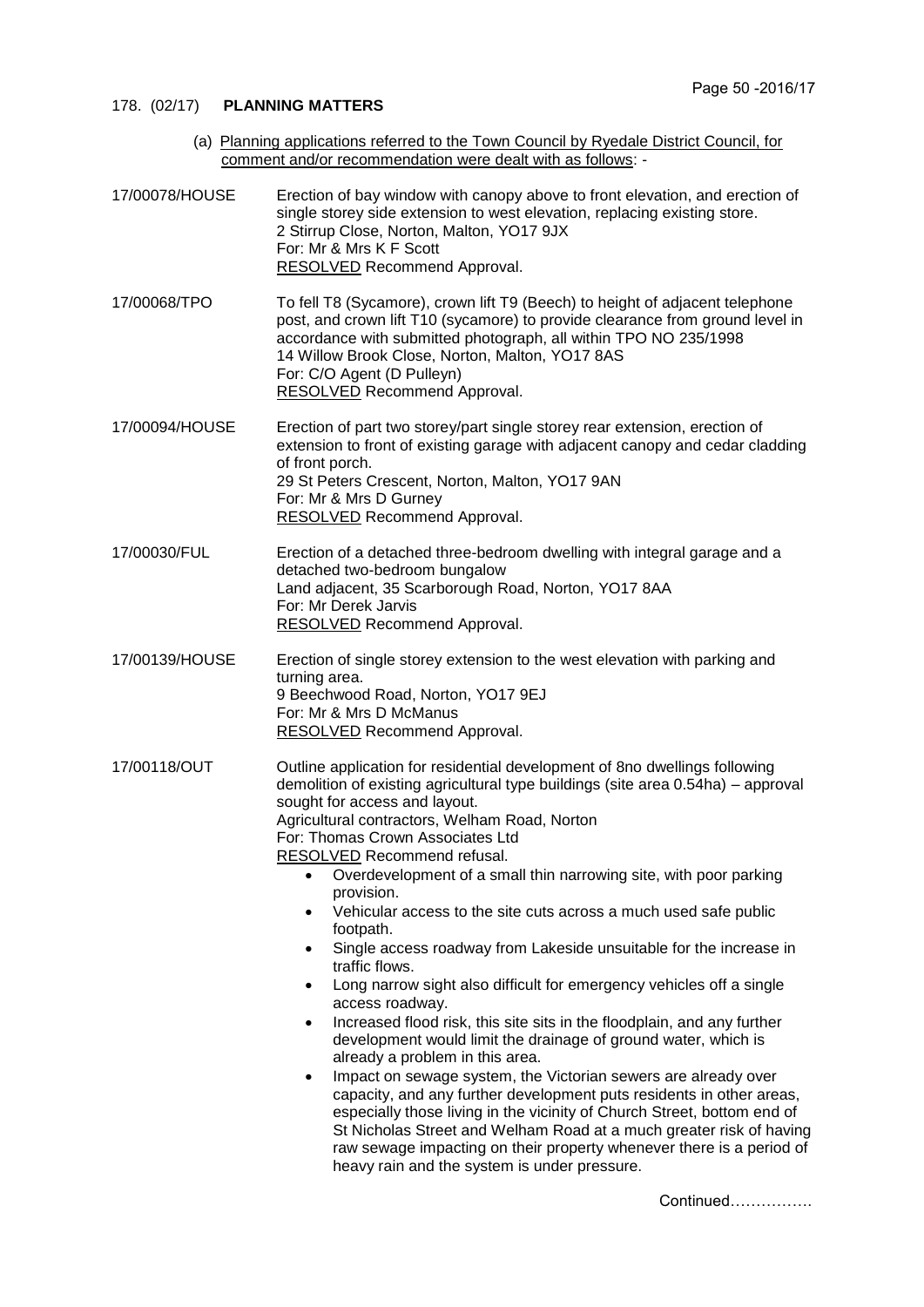### 178. (02/17) **PLANNING MATTERS** (continued)

| 17/00095/OUT   | Residential development of 3no terraced dwellings with vehicular access and<br>alterations to domestic curtilages of existing terrace of 4 dwellings (site area<br>$0.1$ ha $)$<br>Land adjacent to 42 Vine Street, Norton<br>For: Joanne Suddaby-Smith<br>RESOLVED Recommend refusal.<br>Members consider this to be an overdevelopment of an infill site at<br>$\bullet$<br>the bottom of a very tight cul-de-sac.<br>There is also the loss of some external area to the existing dwellings<br>$\bullet$<br>where the roadway would have to be created to serve the new<br>dwellings which members find unacceptable. |
|----------------|--------------------------------------------------------------------------------------------------------------------------------------------------------------------------------------------------------------------------------------------------------------------------------------------------------------------------------------------------------------------------------------------------------------------------------------------------------------------------------------------------------------------------------------------------------------------------------------------------------------------------|
| 17/00173/HOUSE | Erection of single storey side extension<br>35 Evergreen Way, Norton, YO17 8BY<br>For: Mr Philip Allen<br>RESOLVED Recommend Approval.                                                                                                                                                                                                                                                                                                                                                                                                                                                                                   |
|                | (b) To receive decisions notified by Ryedale District Council.                                                                                                                                                                                                                                                                                                                                                                                                                                                                                                                                                           |
| Approved       |                                                                                                                                                                                                                                                                                                                                                                                                                                                                                                                                                                                                                          |

16/01635/HOUSE Erection of a detached double garage The Old Pottery, St Nicholas Street, Norton For: Mr Glynn Clemit

### 179. (02/17) **ALLOTMENTS CCTV**

Members received a quotation for the replacement of the failed CCTV camera at the allotment site.

While members expressed disappointment at the failure of the unit, they felt that on the whole it was worthwhile replacing it. Therefore it was;

RESOLVED that a new fully functional dome camera unit and an 8 way recorder be installed at a cost of £2,300.00 plus V.A.T.

### 180. (02/17) **ST NICHOLAS STREET CAR PARK**

Members discussed the issues raised at last month's meeting with regard to the possibility of charges being placed on parking, and also the moving of the waste recycling area. As members had concerns with both issues Councillor Mrs Keal agreed to keep the council informed if the District Council revived the parking strategy and made plans to bring in changes.

With parking spaces being at a premium it was felt that council should look at the provision of parking for Bruntwood Terrace once more, with parking spaces being marked out one for each of the 6 properties.

It was agreed that the Clerk make enquiries as to possible costs, and seek permission from the District Council. This item to be placed on the agenda for next month.

# 181. (02/17) **NORTON RIVERSIDE - LIGHTING**

Members received a quotation for the failed lighting unit at the riverside. With all nine columns now being maintained by the County Council, Eight of the columns were now in working order although some electrical components had to be replaced due to water damage. The one remaining column however was in need of a new lantern the estimated cost of which was £865.00 plus V.A.T. RESOLVED that a new lantern be installed at the estimated cost of £865.00 plus V.A.T.

Continued…………….